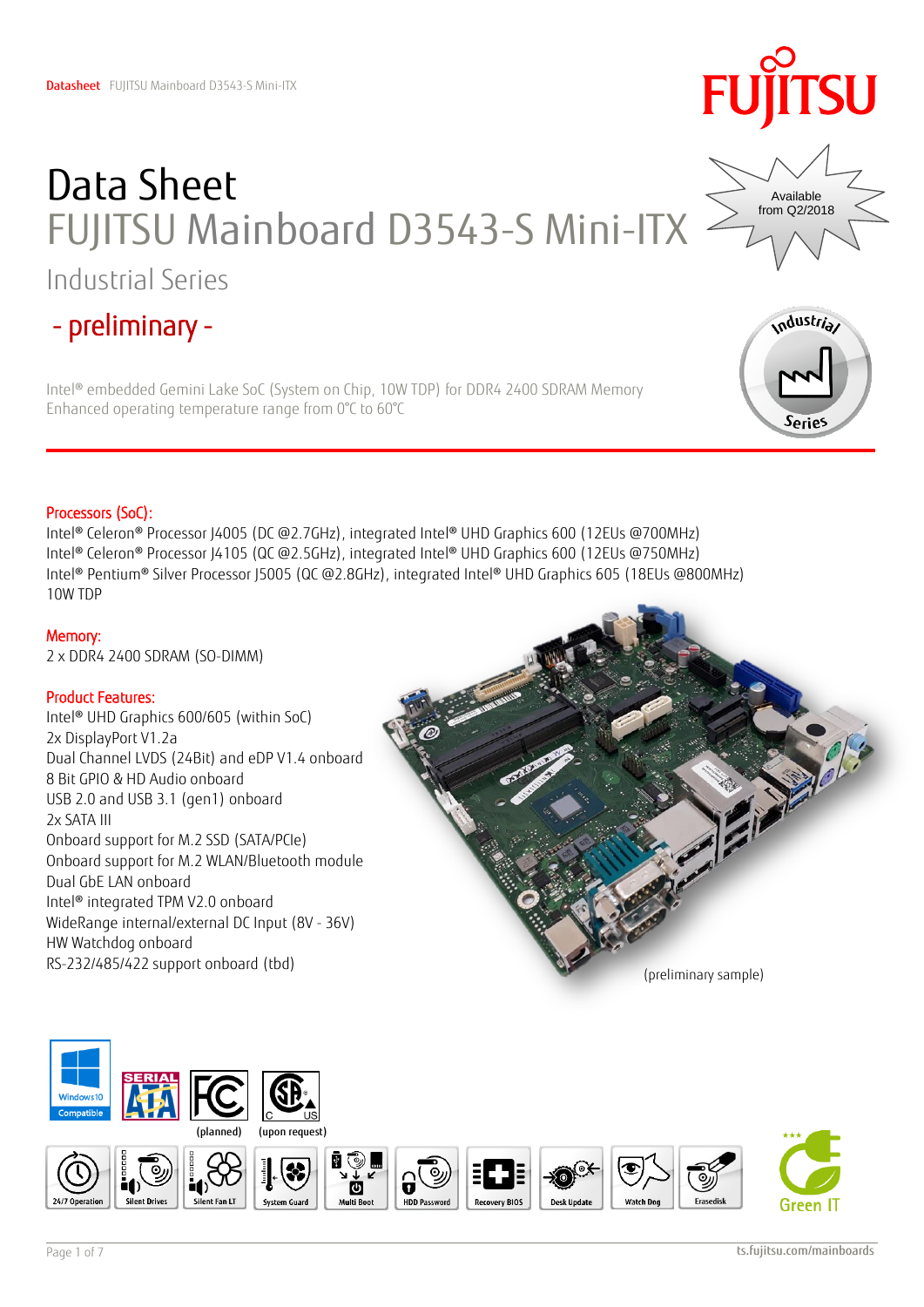### Features and benefits

| <b>Board Size</b>                |                                                                                                                                                                                                                                                                                                                                                                                                                                                                                                                      | Mini-ITX: 6.7" x 6.7" (170 x 170 mm)                                                    |                 |                                                                         |                                         |                                                                                         |  |  |
|----------------------------------|----------------------------------------------------------------------------------------------------------------------------------------------------------------------------------------------------------------------------------------------------------------------------------------------------------------------------------------------------------------------------------------------------------------------------------------------------------------------------------------------------------------------|-----------------------------------------------------------------------------------------|-----------------|-------------------------------------------------------------------------|-----------------------------------------|-----------------------------------------------------------------------------------------|--|--|
|                                  |                                                                                                                                                                                                                                                                                                                                                                                                                                                                                                                      | Processor (SoC)                                                                         |                 | Graphics                                                                | Memory                                  | Graphics                                                                                |  |  |
| <b>Mainboard Versions</b>        | D3543-S1                                                                                                                                                                                                                                                                                                                                                                                                                                                                                                             | Intel® Celeron®<br>J4005 (DC @2.7GHz)<br>Max. 10W TDP                                   |                 | Intel <sup>®</sup> UHD<br>Graphics 600<br>12EUs @700MHz<br>(within SoC) |                                         | $2 \times DP$ V1.2<br>max. 4096 x<br>2160 @60Hz<br>1 x eDP V1.4                         |  |  |
|                                  | D3543-S2                                                                                                                                                                                                                                                                                                                                                                                                                                                                                                             | Intel <sup>®</sup> Celeron <sup>®</sup><br>J4105 (QC @2.5GHz)<br>Max. 10W TDP           |                 | Intel <sup>®</sup> UHD<br>Graphics 600<br>12EUs @750MHz<br>(within SoC) | DDR4 / 2400<br>two sockets<br>max. 16GB | 2 lanes<br>max. 1920 x<br>1200<br>1 x LVDS 24Bit<br>Dual Channel<br>max. 1920 x<br>1200 |  |  |
|                                  | D3543-S3                                                                                                                                                                                                                                                                                                                                                                                                                                                                                                             | Intel <sup>®</sup> Pentium <sup>®</sup><br>Silver<br>J5005 (QC @2.8GHz)<br>Max. 10W TDP |                 | Intel <sup>®</sup> UHD<br>Graphics 605<br>18EUs @800MHz<br>(within SoC) |                                         | max. 3 x<br>independent<br>display                                                      |  |  |
| <b>Memory</b>                    | 2 x SO DIMM Socket (1.2V), max. 16GB,<br>DDR4 - 2400 (CL17) / 2133 (CL15) SDRAM, unbuffered, non-ECC                                                                                                                                                                                                                                                                                                                                                                                                                 |                                                                                         |                 |                                                                         |                                         |                                                                                         |  |  |
| <b>Power Specification</b>       | External DC Input 8V-36V (5A max. / 50W max.) tbd<br>Internal DC Input 8V-36V (50W max.) tbd<br>Onboard SoC and system voltage regulators (high efficiency)                                                                                                                                                                                                                                                                                                                                                          |                                                                                         |                 |                                                                         |                                         |                                                                                         |  |  |
| <b>Power Supply Requirements</b> | for onboard components (worst case incl. memory module;<br>w/o USB devices; w/o M.2 device, w/o SATA devices; w/o eDP or LVDS display)                                                                                                                                                                                                                                                                                                                                                                               |                                                                                         |                 |                                                                         |                                         |                                                                                         |  |  |
|                                  | Source                                                                                                                                                                                                                                                                                                                                                                                                                                                                                                               | Voltage                                                                                 | Min. PS<br>Load | Max.Voltage<br>Tolerance                                                | Mainboard<br>Capacitive Load            | Max. Mainboard<br>Current                                                               |  |  |
|                                  | $DC$ -IN<br>(wide range)                                                                                                                                                                                                                                                                                                                                                                                                                                                                                             | 8-36V                                                                                   | 0A              | ± 5 % (tbd)                                                             | tbd                                     | tbd                                                                                     |  |  |
|                                  | Typical mainboard current: 1A                                                                                                                                                                                                                                                                                                                                                                                                                                                                                        |                                                                                         |                 |                                                                         |                                         |                                                                                         |  |  |
| <b>BIOS</b>                      | AMI Aptio 5.x (UEFI) BIOS<br>modified and adapted by Fujitsu Technology Solutions; Recovery BIOS, SM-BIOS (DMI), BIOS and<br>CPU Microcode Update, Quick Boot, Logo Boot, Quiet Boot, Plug & Play, Automatic DRAM Con-<br>figuration, BIOS Support for S.M.A.R.T., Advanced Power Management, ACPI S3/S4, Wake on time<br>from S5. Boot support for M.2 SSD (AHCI / NVME)<br>BIOS integrated HW Diagnostic Tool, Watchdog Support<br>No legacy OS support, no MBR installation (UEFI only due to Intel restrictions) |                                                                                         |                 |                                                                         |                                         |                                                                                         |  |  |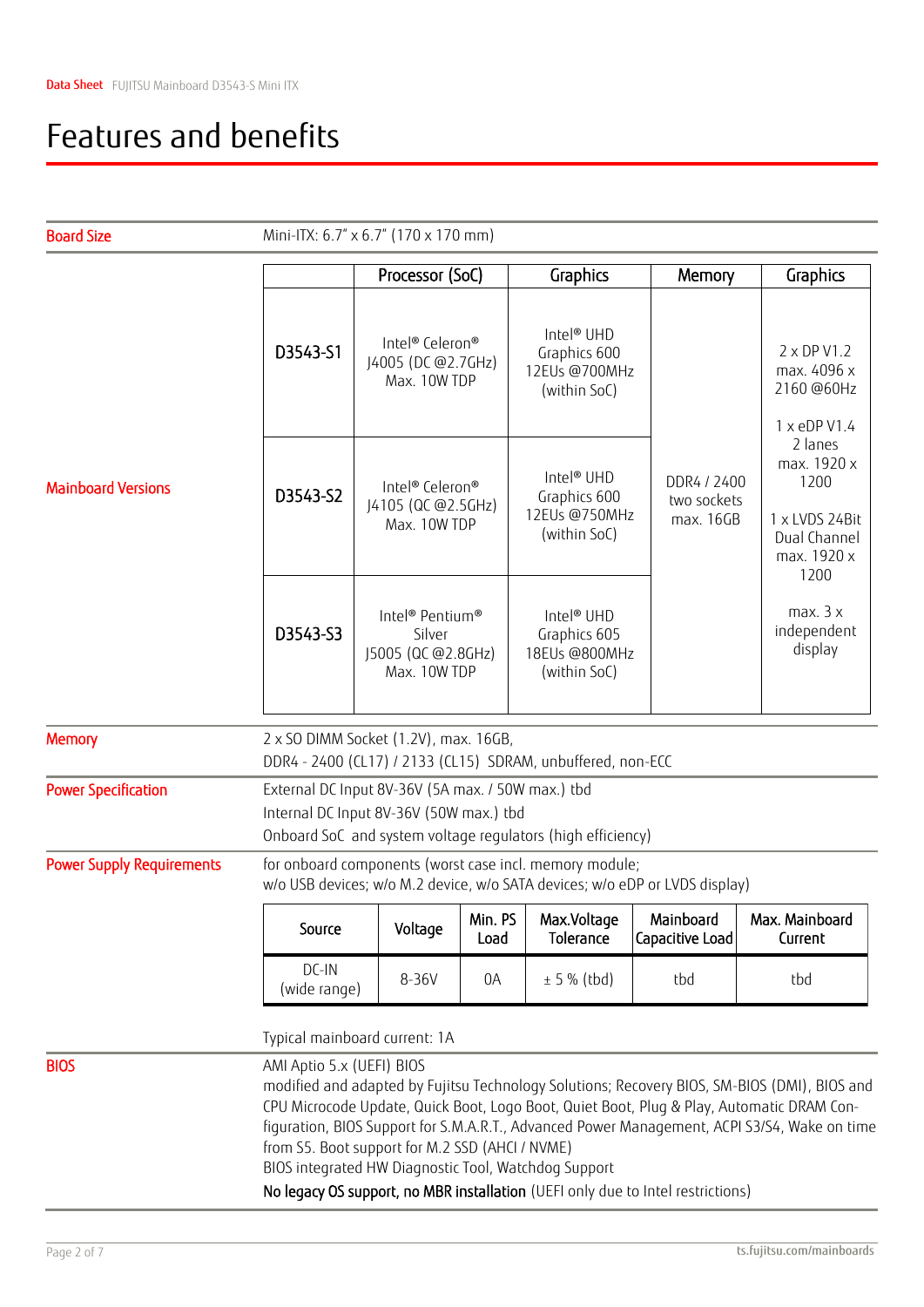| <b>Security Features</b> | Recovery BIOS, System and BIOS Password, Boot Sequence Control, Serial- / USB- Port Access<br>Protection, Boot Sector Virus Warning, Write Protection for Flash BIOS, EraseDisk (BIOS Feature),<br>Intel integrated TPM V2.0                                                                                                                                |                                                   |                                                                             |  |  |  |  |
|--------------------------|-------------------------------------------------------------------------------------------------------------------------------------------------------------------------------------------------------------------------------------------------------------------------------------------------------------------------------------------------------------|---------------------------------------------------|-----------------------------------------------------------------------------|--|--|--|--|
| <b>Special Features</b>  | Silent Fan LT                                                                                                                                                                                                                                                                                                                                               |                                                   | Independent temperature related processor fan and<br>system fan supervision |  |  |  |  |
|                          | System Guard                                                                                                                                                                                                                                                                                                                                                |                                                   | View Silent Fan LT features                                                 |  |  |  |  |
|                          | <b>Silent Drives</b>                                                                                                                                                                                                                                                                                                                                        | Noise reduction for optical and hard disk drives  |                                                                             |  |  |  |  |
|                          | Recovery BIOS                                                                                                                                                                                                                                                                                                                                               | Restores a corrupted BIOS                         |                                                                             |  |  |  |  |
|                          | Desk Update                                                                                                                                                                                                                                                                                                                                                 | Simple driver update with Driver & Utilities DVD  |                                                                             |  |  |  |  |
|                          | Multi Boot                                                                                                                                                                                                                                                                                                                                                  | Comfortable boot from any boot device             |                                                                             |  |  |  |  |
|                          | HDD Password                                                                                                                                                                                                                                                                                                                                                | Access protection for disk drives                 |                                                                             |  |  |  |  |
|                          | Always On                                                                                                                                                                                                                                                                                                                                                   | Reliable power-on whenever voltage is connected   |                                                                             |  |  |  |  |
|                          | Never Off                                                                                                                                                                                                                                                                                                                                                   | Option to prevent the system from being shut down |                                                                             |  |  |  |  |
|                          | CSA / UL / FCC                                                                                                                                                                                                                                                                                                                                              |                                                   | FCC-B (planned); cTÜVus acc. IEC62368-1 (upon request)                      |  |  |  |  |
| <b>Operating Systems</b> | OS                                                                                                                                                                                                                                                                                                                                                          | "Runnable"                                        | "Tested/Released by Fujitsu"                                                |  |  |  |  |
|                          | MS Windows 10-64 RS1                                                                                                                                                                                                                                                                                                                                        |                                                   |                                                                             |  |  |  |  |
|                          | MS Windows 10-64 RS2 <sup>1</sup>                                                                                                                                                                                                                                                                                                                           | Χ                                                 |                                                                             |  |  |  |  |
|                          | MS Windows 10-64 RS3                                                                                                                                                                                                                                                                                                                                        | Χ                                                 | X                                                                           |  |  |  |  |
|                          | Linux-64                                                                                                                                                                                                                                                                                                                                                    | Χ                                                 | tbd                                                                         |  |  |  |  |
|                          | Important Note:<br>Legacy OS / MBR installation (DOS, MS Windows 7, ) is not supported due to Intel restrictions                                                                                                                                                                                                                                            |                                                   |                                                                             |  |  |  |  |
| Designed for 24 / 7 use  | Longlife components for 24 / 7 use ( $0^{\circ}$ C – $60^{\circ}$ C) in industrial applications<br>Revision control & Extended Lifecycle (min. 5 years + 1 year eXtended LifeCycle option)                                                                                                                                                                  |                                                   |                                                                             |  |  |  |  |
| Graphics                 | Integrated Intel® UHD Graphics 600/605                                                                                                                                                                                                                                                                                                                      |                                                   |                                                                             |  |  |  |  |
|                          | 2 x DisplayPort V1.2a / 1 x embedded DisplayPort (eDP) 1.4 / 1 x Dual-Channel 24bit LVDS                                                                                                                                                                                                                                                                    |                                                   |                                                                             |  |  |  |  |
|                          | Supports up to 3 x independent display                                                                                                                                                                                                                                                                                                                      |                                                   |                                                                             |  |  |  |  |
|                          | Following max. display combinations are supported:<br>1 x DisplayPort (external) + 1 x LVDS (internal) + 1 x embedded DisplayPort (internal)                                                                                                                                                                                                                |                                                   |                                                                             |  |  |  |  |
|                          | 2 x DisplayPort (DP, external) + 1 x embedded DisplayPort (eDP, internal)                                                                                                                                                                                                                                                                                   |                                                   |                                                                             |  |  |  |  |
|                          | Note: Simultaneous use of LVDS and DP2 (upper port) is not possible                                                                                                                                                                                                                                                                                         |                                                   |                                                                             |  |  |  |  |
| Audio                    | Realtek ALC671 5.1-channel, High Definition Audio Codec                                                                                                                                                                                                                                                                                                     |                                                   |                                                                             |  |  |  |  |
| LAN                      | 1 x Intel i210 with 10/100/1000MBit/s,<br>Wake-on-LAN (WoL) by interesting Packets, Link Status Change and Magic Packet™,<br>PXE and iSCSI supported, BIOS MAC Address Display<br>1 x Realtek RTL8111G with 10/100/1000 MBit/s,<br>Wake-on-LAN (WoL) by interesting Packets, Link Status Change and<br>Magic Packet™, PXE support, BIOS MAC Address Display |                                                   |                                                                             |  |  |  |  |
| <b>Drives / Modules</b>  | 2 x Serial ATA (SATA) III 600 Interface (up to 6GBit/s), NCQ, AHCI;<br>1 x M.2 Key B socket (2242 / 2260 / 2280) for following applications:                                                                                                                                                                                                                |                                                   |                                                                             |  |  |  |  |
|                          | SATA based M.2 SSD modules                                                                                                                                                                                                                                                                                                                                  |                                                   |                                                                             |  |  |  |  |
|                          | PCIe based M.2 SSD modules (one PCI lane)                                                                                                                                                                                                                                                                                                                   |                                                   |                                                                             |  |  |  |  |
|                          | Specific M.2 PCIe-based extension modules like LAN, SATA, COM, etc.                                                                                                                                                                                                                                                                                         |                                                   |                                                                             |  |  |  |  |
|                          | Boot support: AHCl / NVME                                                                                                                                                                                                                                                                                                                                   |                                                   |                                                                             |  |  |  |  |
|                          | Note: M.2 (SATA) is shared with SATA port 1                                                                                                                                                                                                                                                                                                                 |                                                   |                                                                             |  |  |  |  |
|                          |                                                                                                                                                                                                                                                                                                                                                             |                                                   |                                                                             |  |  |  |  |

 1 Longterm driver support for RS2 is not guaranteed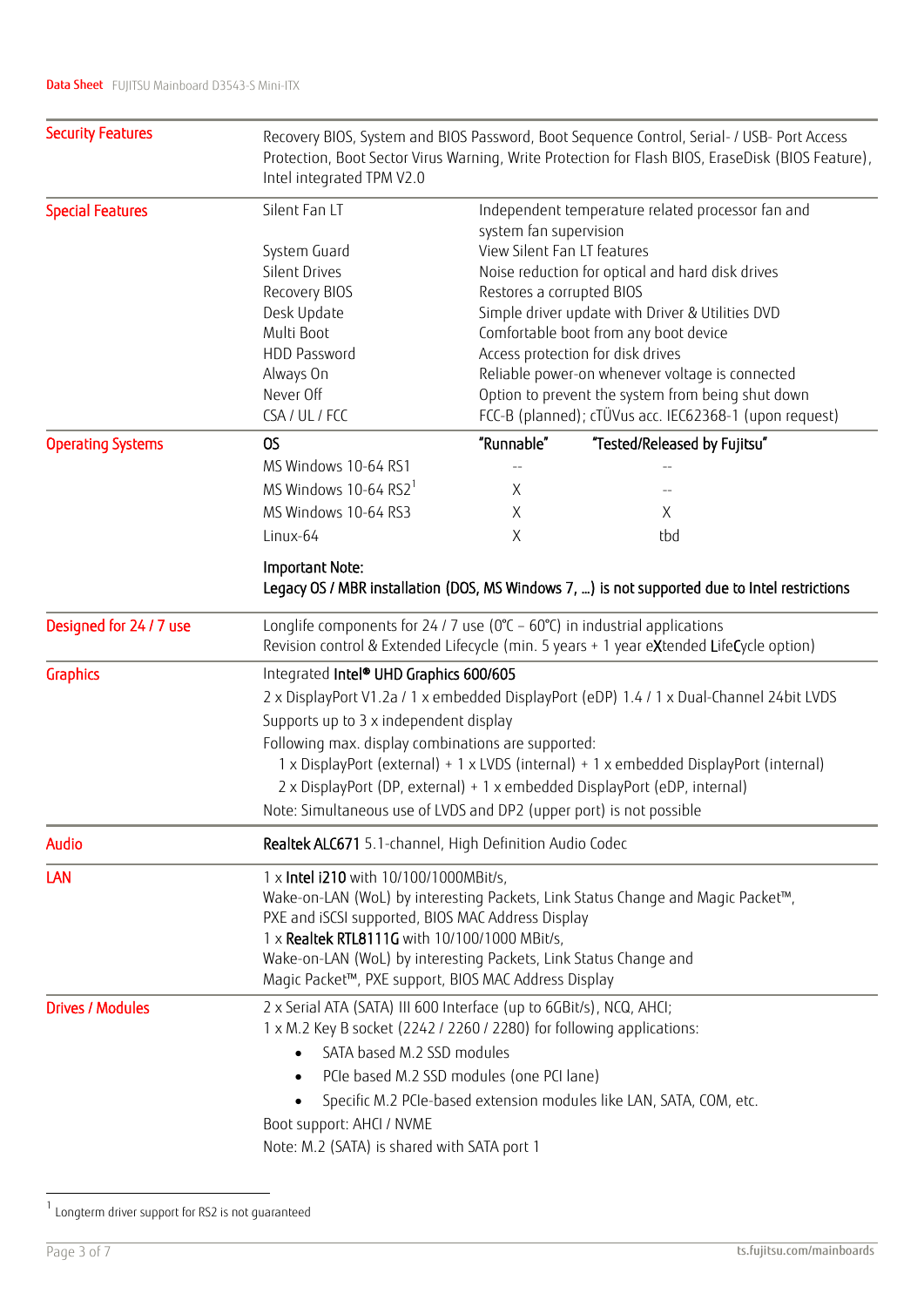| <b>WLAN / Bluetooth</b>    | 1 x M.2 Key E socket (WLAN / Bluetooth), mechanical support for 2230                         |                                                                       |  |  |  |  |
|----------------------------|----------------------------------------------------------------------------------------------|-----------------------------------------------------------------------|--|--|--|--|
|                            | Supports M.2 modules with PCIe x1 (Gen2) and / or USB 2.0 interface                          |                                                                       |  |  |  |  |
| <b>LVDS</b>                | LVDS Controller Realtek RTD2136R (DisplayPort to LVDS converter)                             |                                                                       |  |  |  |  |
| Mini-PCle                  | 1 x mini PCIe socket (PCIe / USB), mechanical support for full and half size mini PCIe cards |                                                                       |  |  |  |  |
|                            | Supports modules with mini PCIe x1 (Gen2) and USB 2.0 interface                              |                                                                       |  |  |  |  |
| <b>Features</b>            | Chipset                                                                                      | Intel Gemini Lake SoC                                                 |  |  |  |  |
| D3543-S (Mini-ITX)         | DP V1.2a / 2 <sup>nd</sup> DP V1.2a / LVDS / eDP V1.4 / HDMI / DVI / VGA                     | $\checkmark$   $\checkmark$   $\checkmark$   $\checkmark$   -   -   - |  |  |  |  |
|                            | Buzzer / int. Speaker Support (mono) <sup>2</sup> / 5.1 Multichannel Audio                   | $\checkmark$   $\checkmark$   $\checkmark$                            |  |  |  |  |
|                            | LAN Gbit / 100 Mbit / 10 Mbit / WoL / PXE / M.2 2230 WLAN-BT                                 |                                                                       |  |  |  |  |
|                            | iAMT-vPro / Intel Standard Manageability / DASH V1.1                                         | $-$ / $-$ / $-$                                                       |  |  |  |  |
|                            | SATA / M.2 (SATA) / M.2 PCIe (1 lane) / eSATA-Support / RAID / mSATA                         | $\checkmark$   $\checkmark$   $\checkmark$   $\checkmark$   -   -     |  |  |  |  |
|                            | Mini-PCle / USB 2.0 / USB 3.1 (gen1) / FireWire™                                             | $\checkmark$   $\checkmark$   $\checkmark$   -                        |  |  |  |  |
|                            | FAN monitored & controlled PSU / CPU / AUX1 / AUX2                                           | $-1$ $\checkmark$ $1$ $\checkmark$ $1$ $-$                            |  |  |  |  |
|                            | TEMP monitored CPU / onboard sensors / external sensor                                       | $\checkmark$   $\checkmark$   -                                       |  |  |  |  |
| <b>Special Features</b>    | Silent Fan / Silent Fan LT / System Guard / Silent Drives                                    | $-1 \checkmark$   $\checkmark$   $\checkmark$                         |  |  |  |  |
| D3543-S                    | Recovery BIOS / Desk Update / Multi Boot                                                     | $\checkmark$   $\checkmark$   $\checkmark$                            |  |  |  |  |
|                            | HDD Password / EraseDisk <sup>3</sup> / TPM V1.2 / TPM V2.0                                  | $\checkmark$ / $\checkmark$ / - / $\checkmark$                        |  |  |  |  |
|                            | Logo Boot Option / Intel On Screen Branding                                                  | $\checkmark$                                                          |  |  |  |  |
|                            | BIOS POST- / BIOS Boot- / OS- HW Watchdog                                                    | $\checkmark$   $\checkmark$   $\checkmark$                            |  |  |  |  |
|                            | Operating Mode 24-7 / 8-5 (hrs per day - days per week)                                      | $\checkmark$ / -                                                      |  |  |  |  |
|                            | Mainboard operating temperature range (chassis inside) <sup>4</sup>                          | $0^{\circ}$ C – 60 $^{\circ}$ C                                       |  |  |  |  |
| <b>Internal Connectors</b> | SO DIMM Sockets (DDR4 2400)                                                                  | $\overline{2}$                                                        |  |  |  |  |
| D3543-S                    | SATA-600 / M.2 SSD <sup>5</sup> / M.2 WLAN-BT / mSATA / Mini-PCIe                            | $2/1/1/-11$                                                           |  |  |  |  |
|                            | Front Panel Audio (9-Pin, HD Audio) / SP-DIF Out (Digital Audio)                             | 1/1                                                                   |  |  |  |  |
|                            | USB 2.0 pin header (provides 2 USB channel) / USB Stick socket                               | 2/1                                                                   |  |  |  |  |
|                            | USB 3.1 Gen1 pin header (provides 2 USB channels) <sup>6</sup>                               | $\mathbf{1}$                                                          |  |  |  |  |
|                            | Serial COM3 <sup>7</sup> / Serial COM4 <sup>8</sup> / Parallel Port header                   | tbd / tbd / 1                                                         |  |  |  |  |
|                            | LVDS / LVDS Backlight / Embedded DisplayPort                                                 | 1/1/1                                                                 |  |  |  |  |
|                            | FAN PSU / CPU (PWM) / AUX1 (PWM)                                                             | $-1111$                                                               |  |  |  |  |
|                            | Intrusion (Case Open) / GPIO (8Bit) / SMBus (Case Temp.)                                     | $1/1/-$                                                               |  |  |  |  |
|                            | Mono Speaker header / Internal Stereo Speaker header / DMIC header                           | $1 / - 1 -$                                                           |  |  |  |  |
|                            | Frontpanel (Power Switch, Reset Switch, LEDs, Intel 10 pin header)                           |                                                                       |  |  |  |  |
|                            | Onboard SATA Drive Power Connector (5V/12V)                                                  |                                                                       |  |  |  |  |
|                            | Onboard (internal) DC-In Connector 8-36V (4 pin)                                             | 1                                                                     |  |  |  |  |
| <b>External Connectors</b> | DisplayPort V1.2a / HDMI / DVI / VGA                                                         | $21 - 1 - 1 -$                                                        |  |  |  |  |
| D3543-S                    | Audio Mic. In / Line in / Line out (or driver configuration)                                 | $-1111$                                                               |  |  |  |  |
|                            | LAN (RJ-45) / PS/2 Keyboard / Mouse                                                          | 2/2                                                                   |  |  |  |  |
|                            | USB 2.0 / USB 3.1 Gen1                                                                       | 2/2                                                                   |  |  |  |  |
|                            | DC-In connector (external input) 8-36V @ 5A max.                                             | $\mathbf{1}$                                                          |  |  |  |  |

 2 Mono speaker support; max. 2.2W @4Ω / 1.3W @8Ω

<sup>&</sup>lt;sup>3</sup> BIOS feature; License included

 $^4$  Forced cooling required for high operating temperature range. See upcoming TechNotes document for details

<sup>5</sup> M.2 SSD shared with one SATA port

<sup>6</sup> USB3 connector includes separate USB2.0 signal pins (2 channels)

 $^7$  RS232; reduced feature set; **feasibility / driver support tbd**; pin header 2mm pitch. See TechNotes document for details

<sup>&</sup>lt;sup>8</sup> RS-232 / RS-422 / RS-485; reduced feature set; **feasibility / driver support tbd**; pin header 2mm pitch. See TechNotes document for details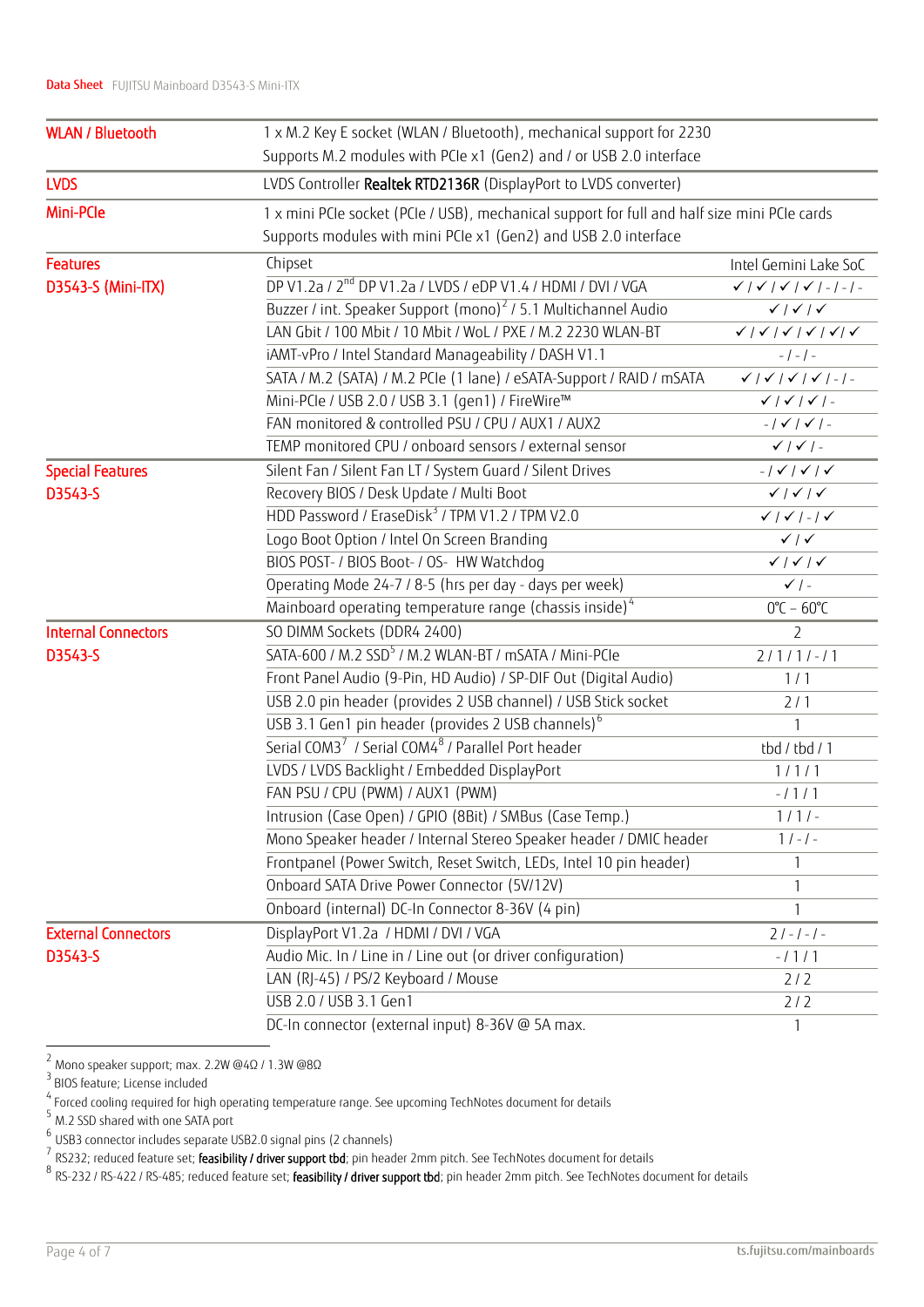

Connector / Socket Diagram



1) SATA Port1 shared with M.2 SATA-SSD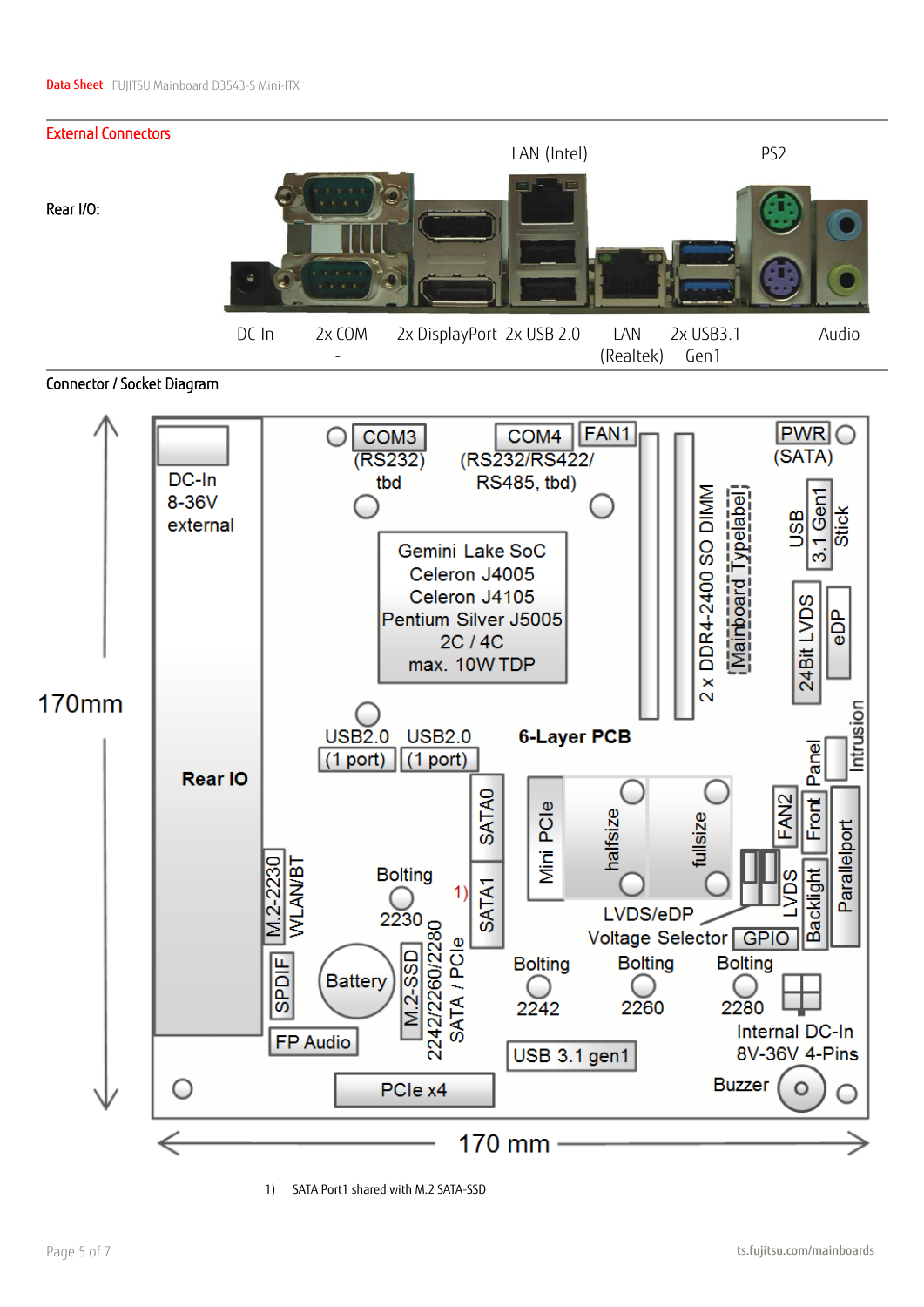**Data Sheet** FUJITSU Mainboard D3543-S Mini-ITX

# Accessories (Ordercode) Mini-ITX Chassis Kit for D3543-S<br>F5000-J005 Internal AC Adapter 12V/65W for chassis kit F5000-P004 AC Adapter 19V / 40W F5000-P005 (E622) AC Adapter 19V / 65W F5000-P003 (E623) USB Typ-C Cable (USB 3.1/gen1) tbd Risercard 1x PCIe X4 F5000-R006 (D3318)









### Further industrial products offered by Fujitsu

- Connectors
- KVM Switches
- Relays
- Touch Panels
- Thermal Printers
- Wireless Modules *24 Volt Kiosk Printers Multi-Input Touch Panels*





### Contact:

Fujitsu Components Europe, B.V. Tel.: +31 (0)23 556 0910 Fax: +31 (0)23 556 0950 Website: [emea.fujitsu.com/components](http://www.fujitsu.com/emea/services/components/) Address: Diamantlaan 25 2132 WV Hoofddorp Netherlands